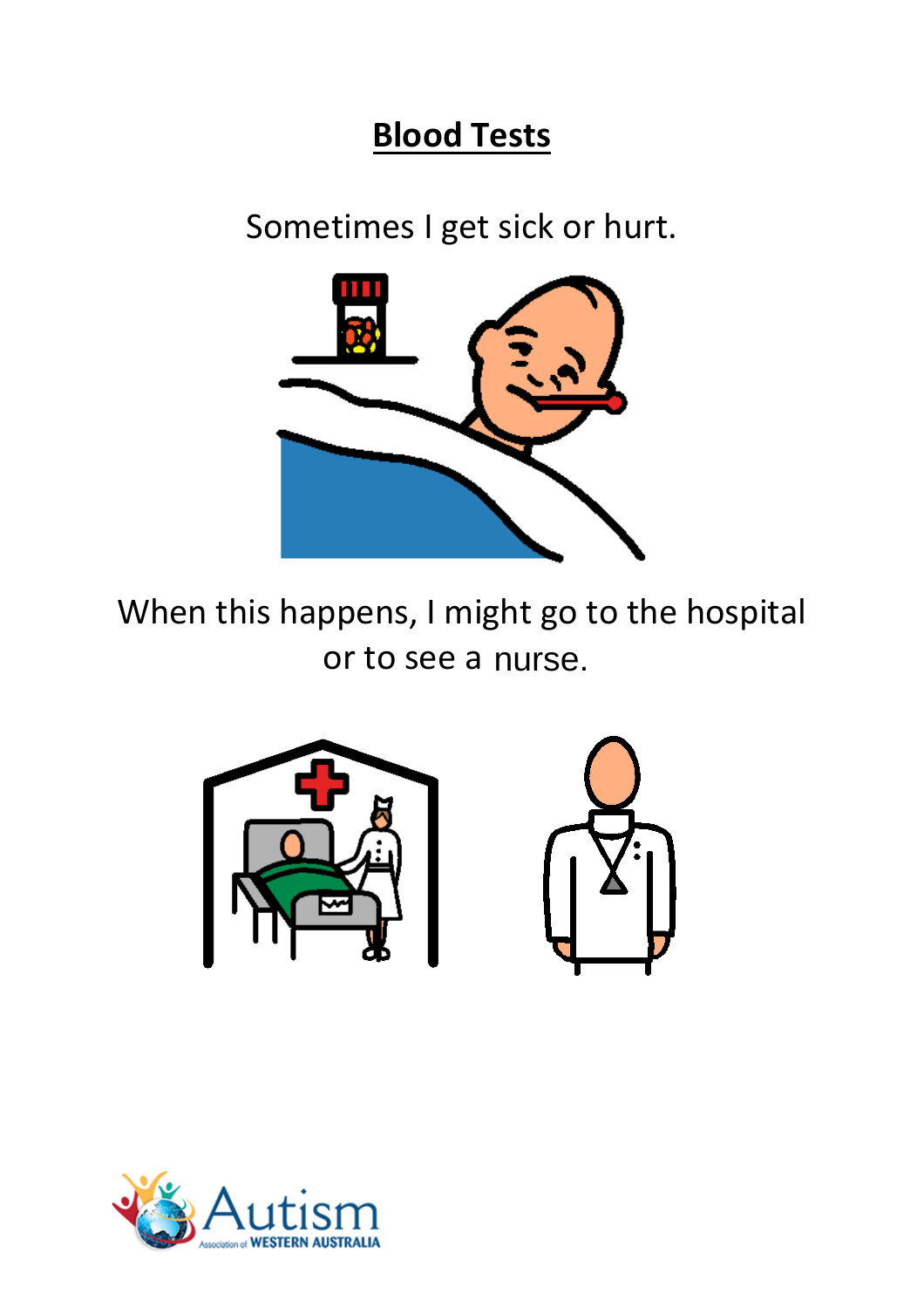This is okay because the nurse can help me feel better.



The nurse may have to look at my blood to see if I'm ok.

To do this, the nurse may need to put a small needle in my arm.



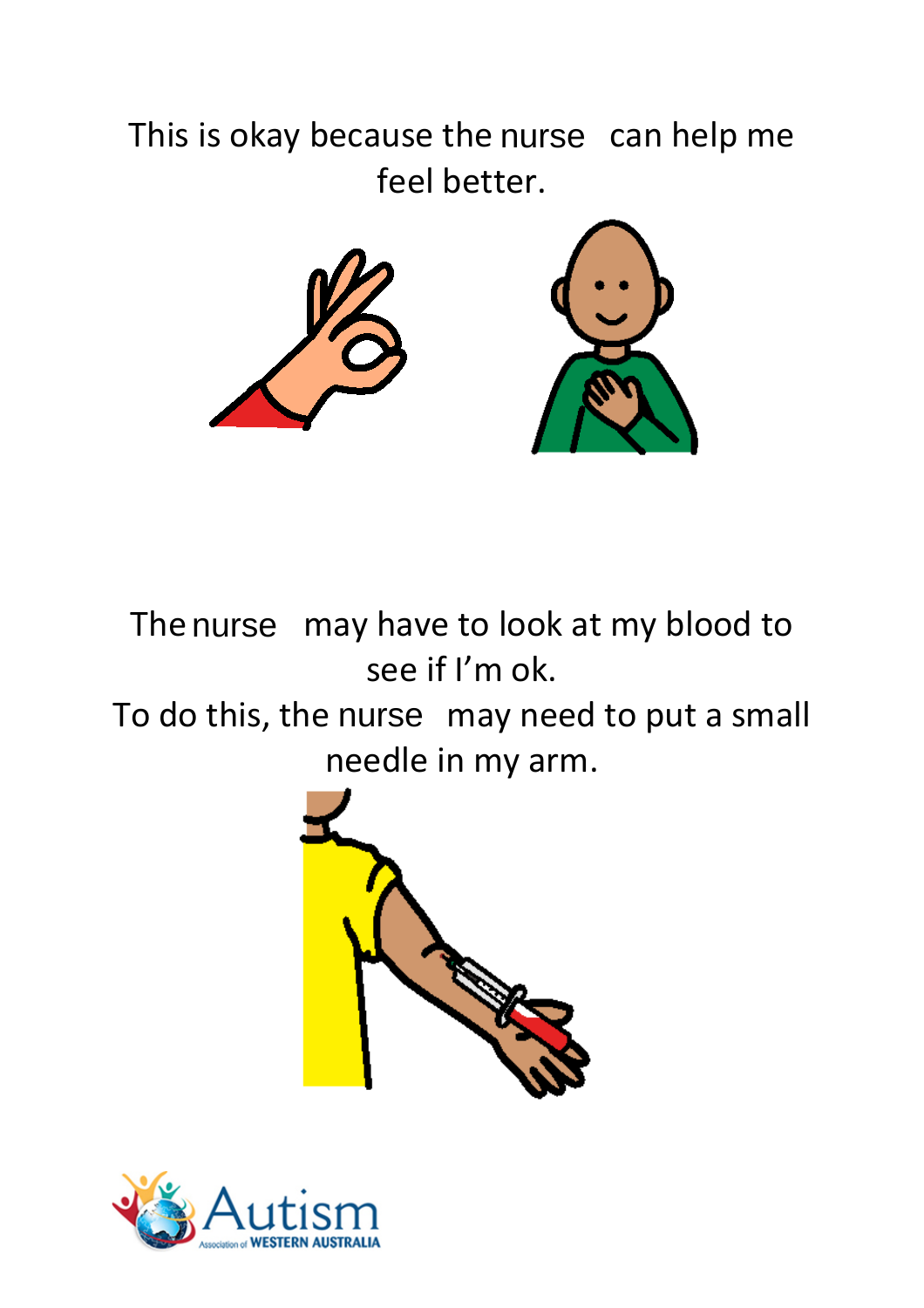## I will need to sit or lie still on the hospital bed.



## Mum and Dad will be there the whole time to Mum and Dadhelp me.

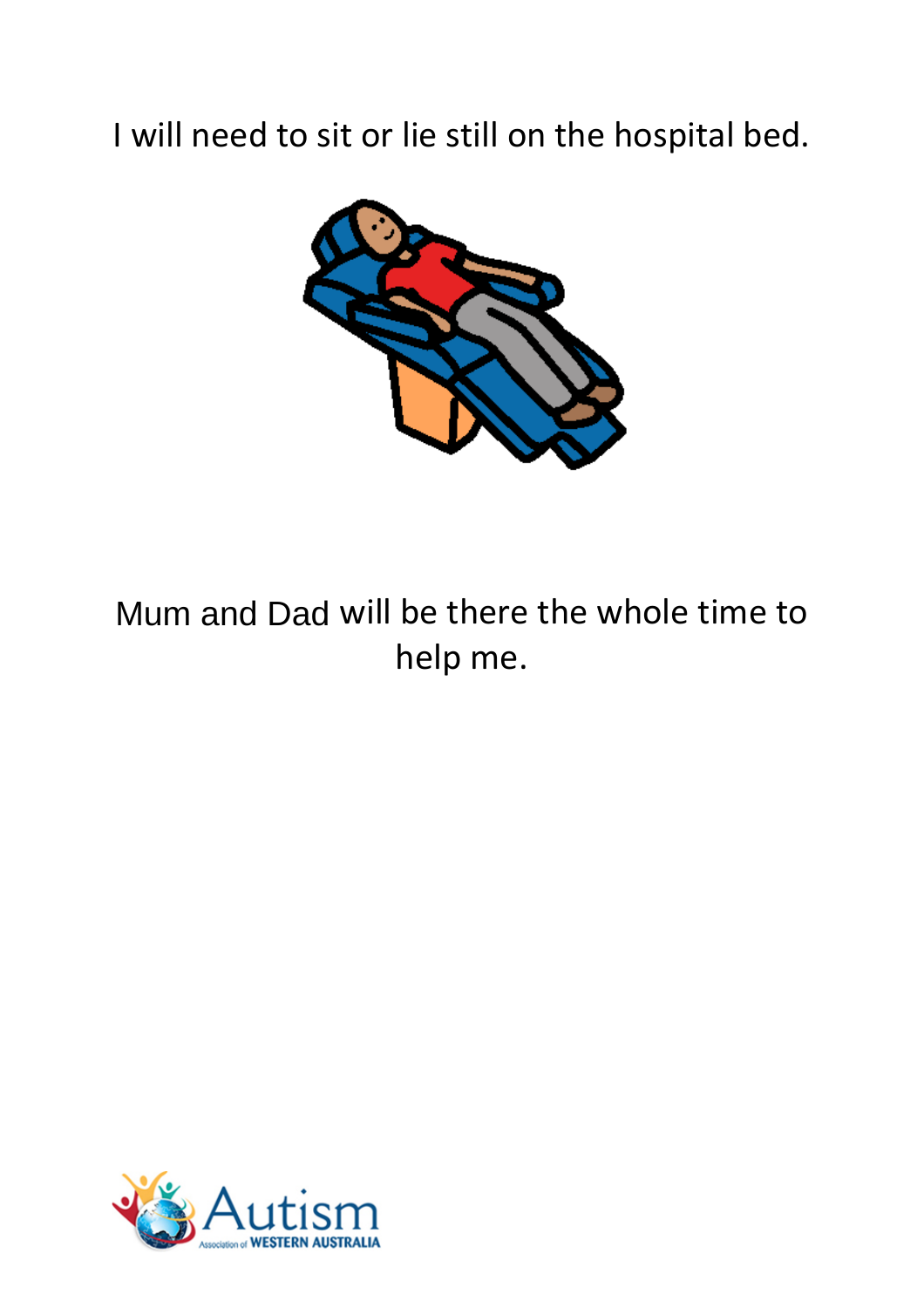The nurse will put a band on my arm. It might feel tight around my arm. This is okay, because it won't last very long.



The nurse will clean my arm with a cold wipe.



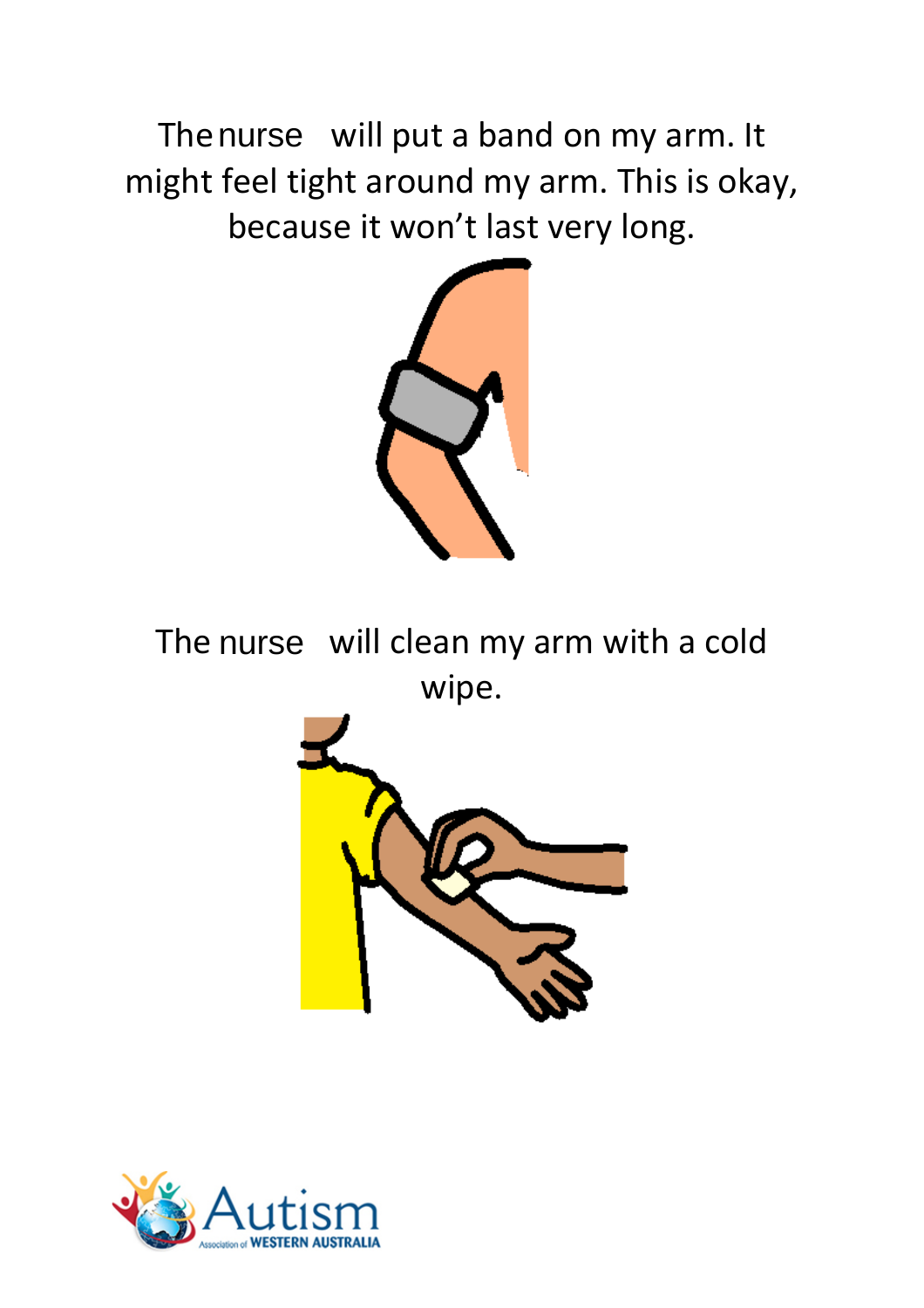The nurse will carefully put a needle in my arm. I will feel a sharp scratch. This is okay, because it won't last long.



The nurse will put my blood in a tube and then take the needle out.



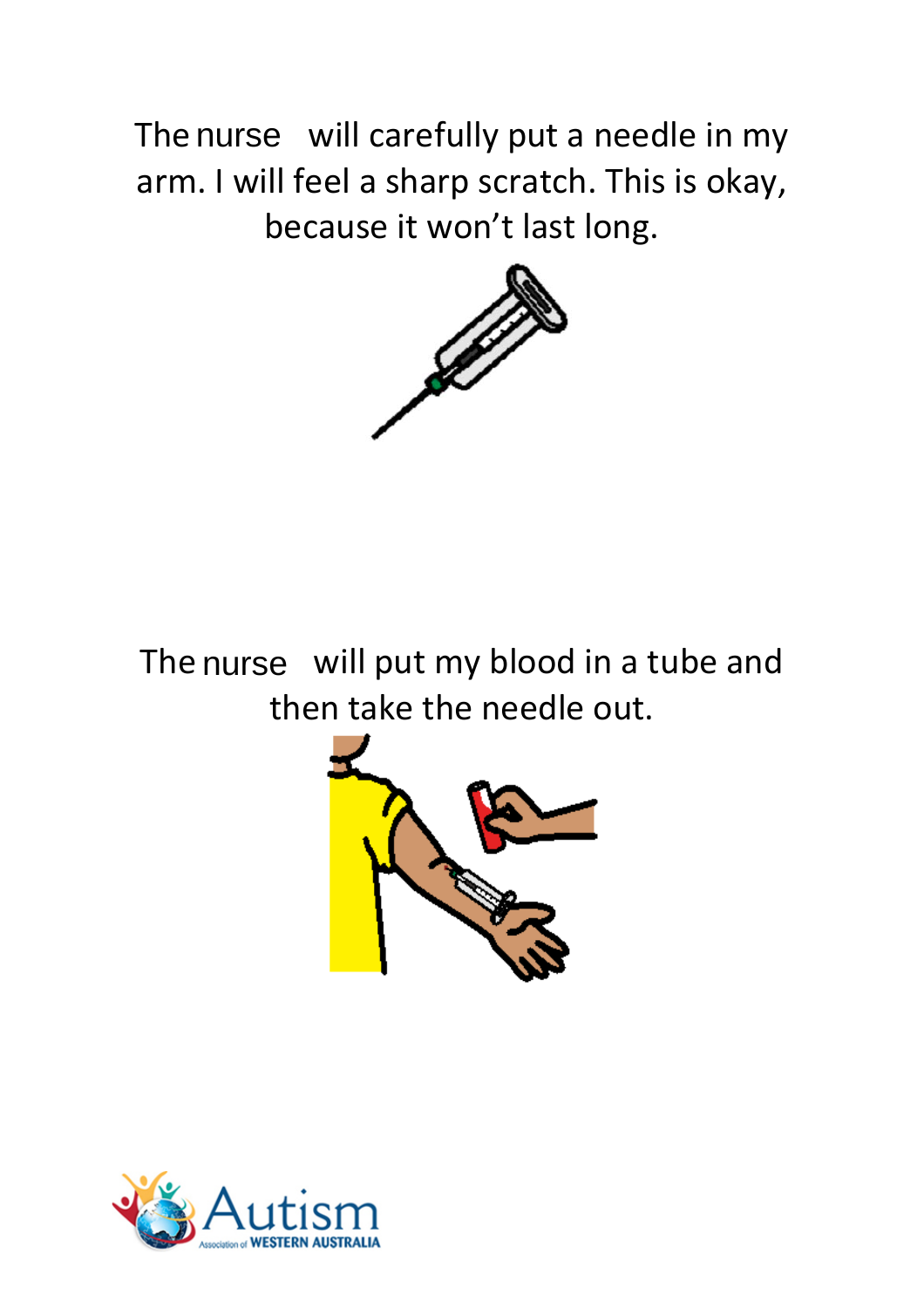## The nurse will put a bandaid on because l've been very brave.



The tube with my blood will get sent to a laboratory to be tested.